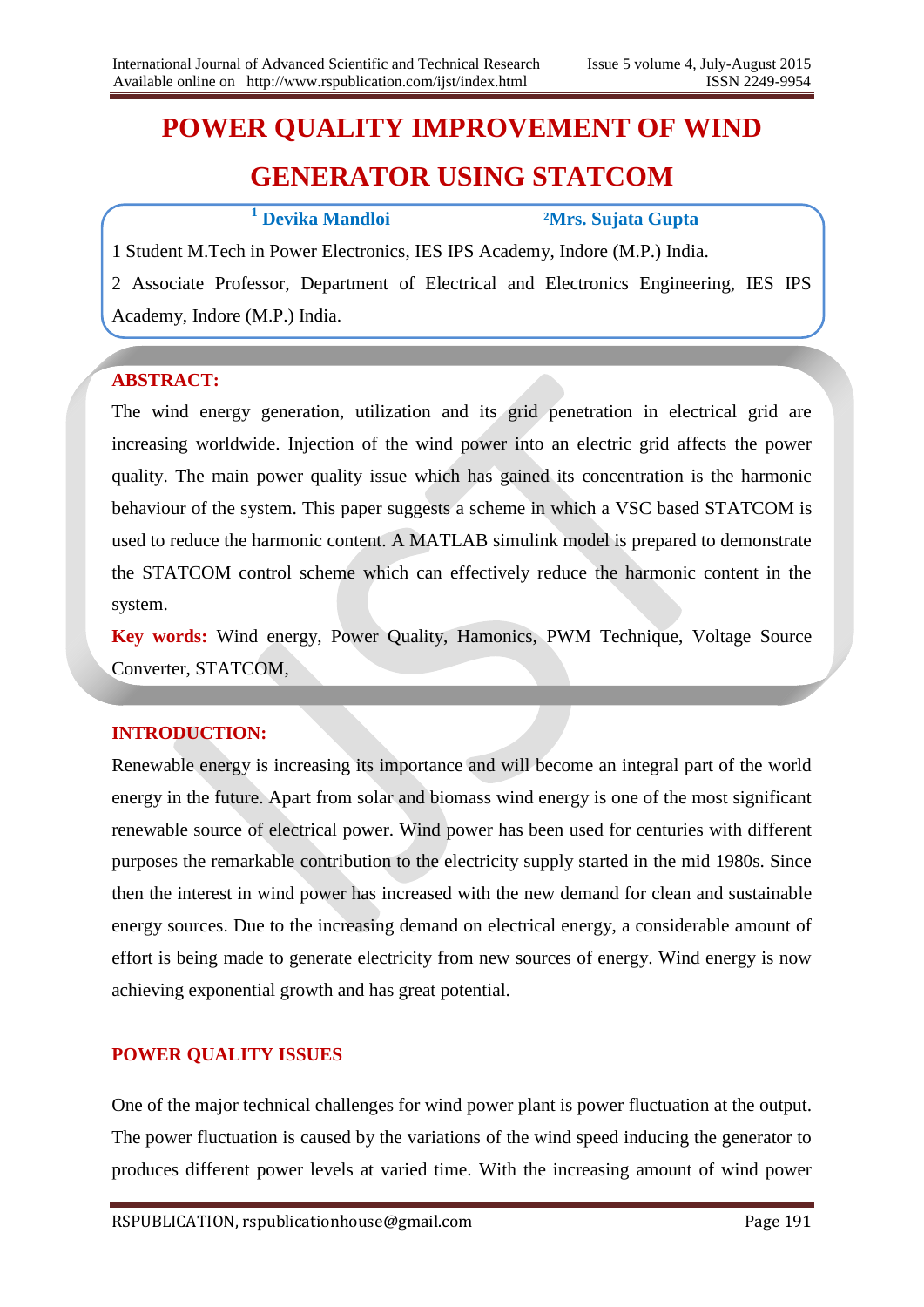generation connected to the power grid, the importance of measuring the wind turbines power characteristics and power quality characteristics is growing.

There are various power quality issues which are concerned with a wind power system are voltage sag, voltage swell, flicker, interruption, transients, over voltages, harmonics, inter harmonics. The main problems related to power quality are Harmonic distortion and reactive power compensation. Most industries and companies prefer electrical energy with high quality. Power quality issues are a deviation from this ideal system waveform, and limits have been adopted through various standards and guidelines for maintaining continuity, voltage magnitude, harmonic limits, and transient nature of electric power systems. Power quality issues are a deviation from this ideal system waveform, and limits have been adopted through various standards and guidelines for maintaining continuity, voltage magnitude, harmonic limits, and transient nature of electric power systems.

The power fluctuation from wind turbine occurs during continuous operation. The amplitude of voltage fluctuation depends on network impedance, phase-angle, grid strength and power factor of the wind turbines. A large number of non-linear power electronic devices can have significant effect on the harmonic emissions. These harmonics can form a serious threat for power quality.

# **CAUSES & EFFECT OF HARMONIC:**

The major contributor of harmonics in a wind power system are non linear loads, induction motors, power transformers, converter switching action these are some major sources for introducing harmonic content in the system.

Harmonic currents in wind power system can cause harmonic distortion, low power factor and additional losses as well as heating in the electrical equipment. It also can cause vibration and noise in machines and malfunction of the sensitive equipment's namely microprocessor based control system, programmable logic controller; adjustable speed drives. It may leads to tripping of contractors, tripping of protection devices, and stoppage of sensitive equipment's. Thus it degrades the power quality in the grid.

# **REDUCTION TECHNIQUE:**

A Voltage Source Converter (VSC) based Static Compensator (STATCOM) i.e. VSC based STATCOM is one the solution for reducing the harmonic content in the system as well as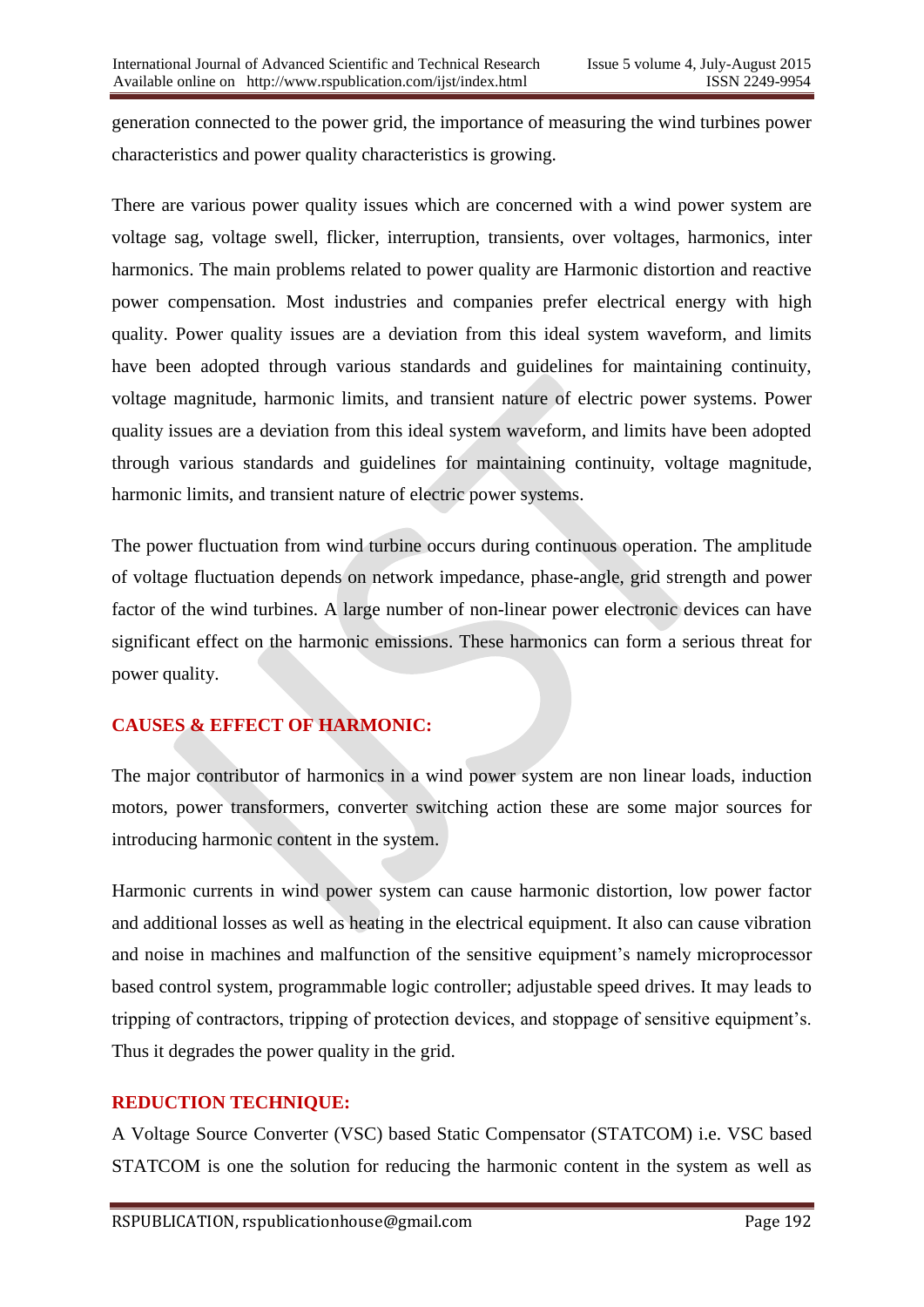helps in compensating the reactive power requirement of the system. The current control voltage source inverter based STATCOM injects the current into the grid in such a way that the source current are harmonic free and their phase-angle with respect to source voltage has a desired value. A voltage-source converter is a power electronic device, which can generate a sinusoidal voltage with any required magnitude, frequency and phase angle. A single STATCOM using insulated gate bipolar transistor is proposed to have a reactive power support, to the induction generator and to the nonlinear load in the grid system.

The VSC connected in shunt with the ac system provides a multifunctional topology which can be used for up to three quite distinct purposes: Voltage regulation and compensation of reactive power, Correction of power factor and Elimination of current harmonics.

The objective of this research work was prepare a simulink model to reduce the harmonic content of the wind power system.

## **MATLAB SIMULINK MODEL:**

The simulink model was prepared in MATLAB software, in this model variable wind speed was given to wind turbine which converts the kinetic energy of wind into electrical energy using a induction generator, for power factor correction a power factor correction capacitor was connected across the generator, the output of the generator was sent to converter where the ac was converted into dc and the ripples are removed further this dc was sent to a inverter working on PWM (Pulse Width Modulation) technique . A control system was designed in order to generate a error signal which was applied as a gate pulse to the IGBT of the inverter. This inverter uses PWM technique for the reduction of the harmonic content. The simulink model for the reduction of harmonic content in the wind power system is shown in fig.1

#### **Paramters:**

| Induction generator         | 480V, 50Hz, 1800rpm.    |
|-----------------------------|-------------------------|
| Operating frequency         | 50 Hz                   |
| Rs and Ls                   | $0.016$ and $0.06$ p.u. |
| Rr and Lr                   | $0.015$ and $0.06$ p.u. |
| Lm                          | 3.5 p.u.                |
| Inverter snubber resistance | 7000 ohms               |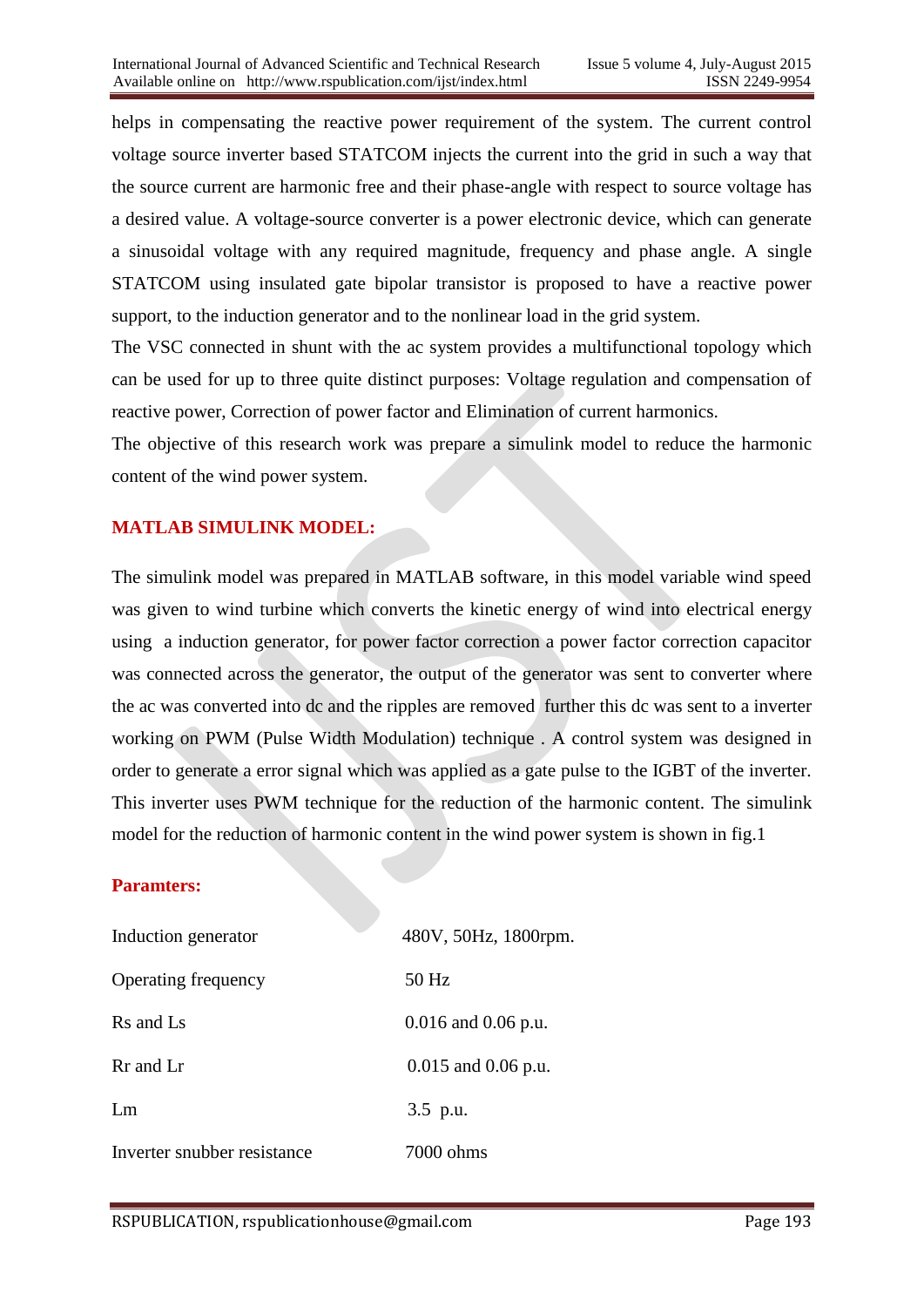

#### **SIMULATION OUTPUT:**

The waveform obtained from the simulink model without connecting statcom in the wind power system is shown in the figure 2, this waveform shows three phase output waveform without statcom which shows the harmonic content in the output because of the switching action.



Fig.2 Three phase output without statcom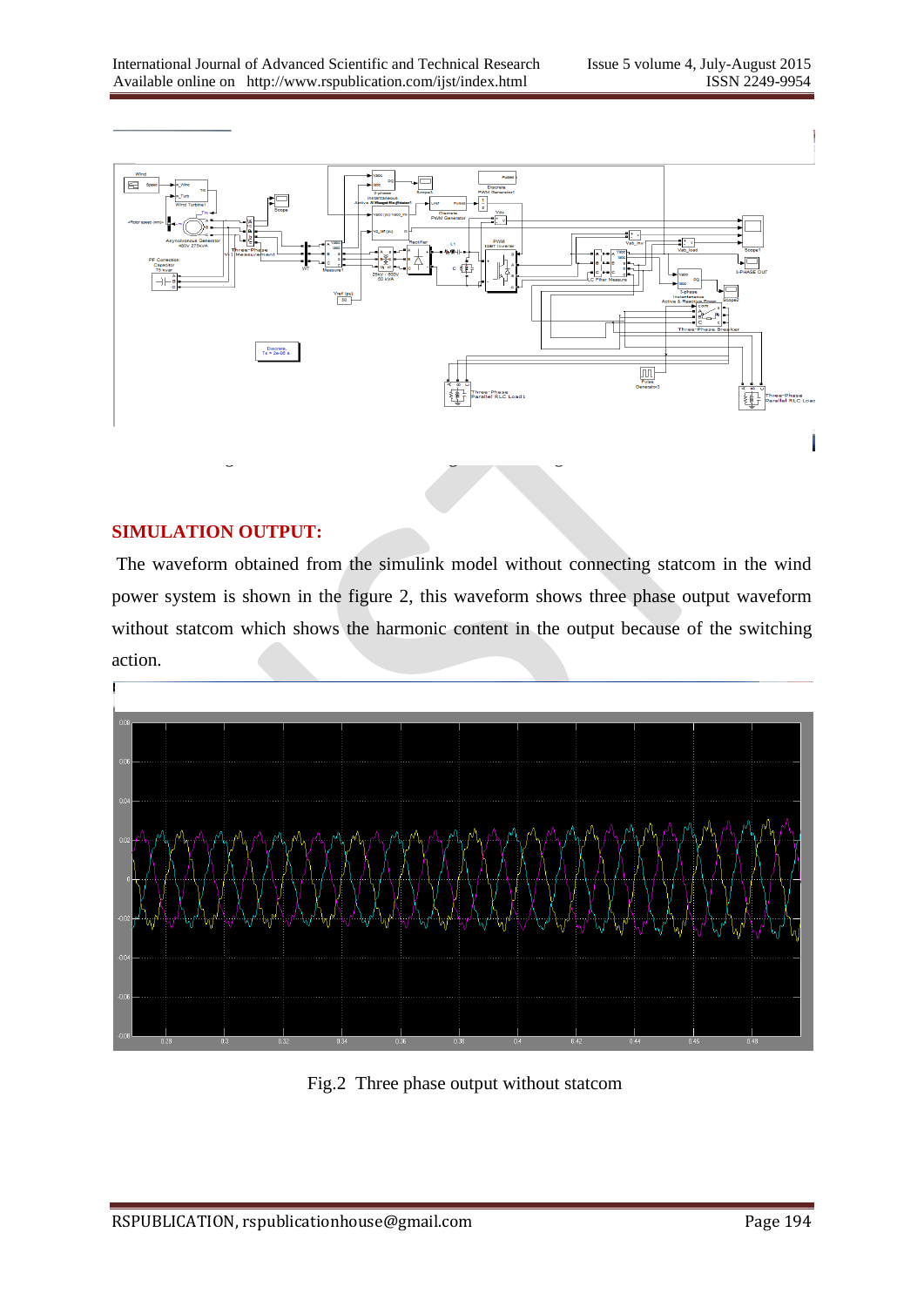The waveform obtained by connecting statcom in the wind power system in the simulink model is shown in the figure 3 which was the three phase output and clearly shows that the harmonic content reduces with statcom.



Fig.3 Three phase output with statcom

The FFT analysis of the simulink model is analysed and the graph in the figure 4 shows the FFT analysis of the wind power system without statcom and it is observed that the total harmonic distortion in the system is 8.49%.



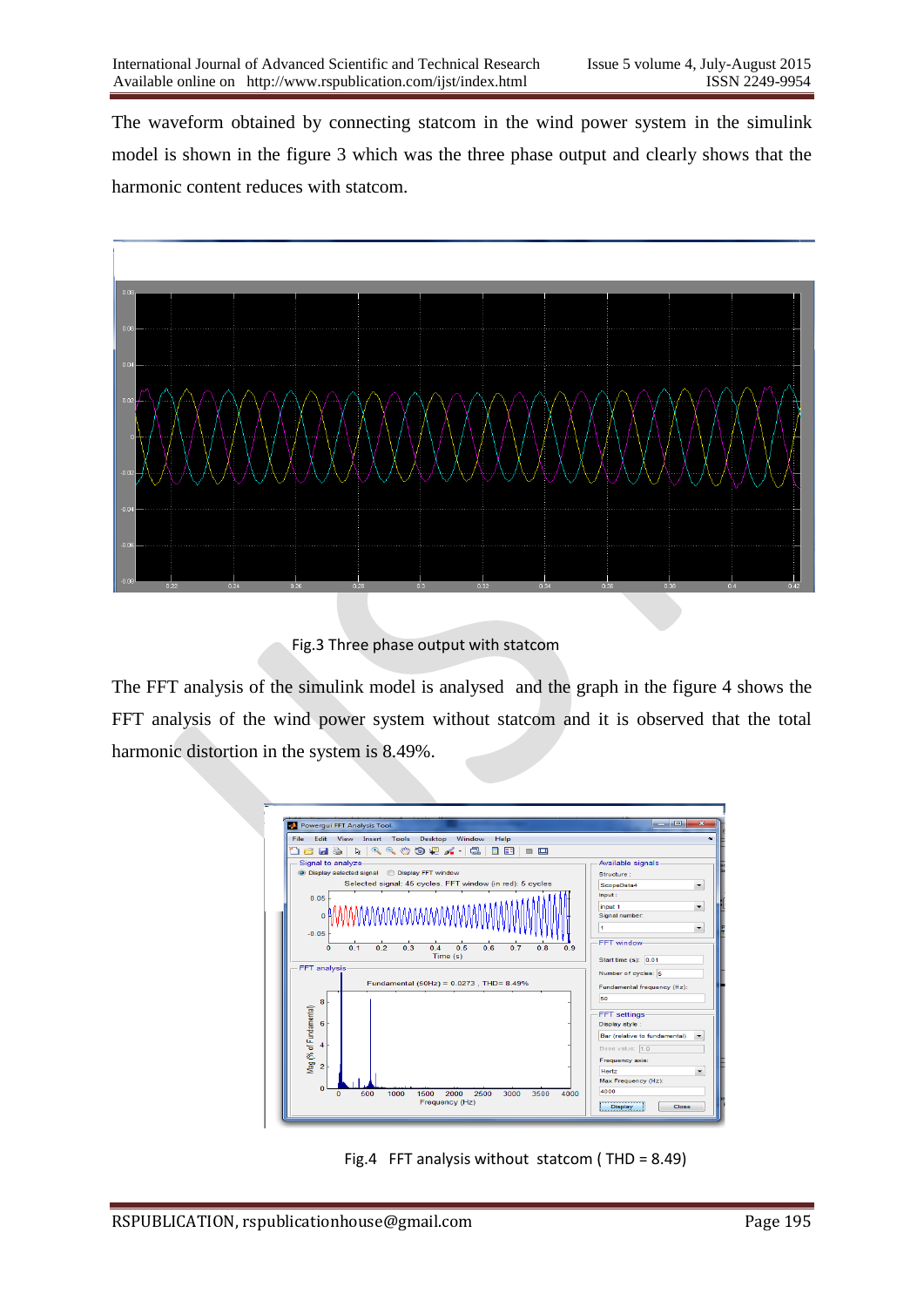The FFT analysis of the wind power system connected with statcom is shown in figure 5 which shows that the total harmonic content in the wind power system is 1.36%.



Fig.5 FFT analysis with statcom (THD = 1.36%)

# **RESULT:**

From the above waveforms in the fig.1 and fig.2 the thee phase output of a wind power system can be examined which clearly shows that the waveform is not purely sinusoidal and contains harmonic which are produced because of the switching action, and in fig.2 it can be seen that the harmonic content reduces with a statcom. Further from the FFT analysis of the system the total harmonic content (THD) find out to be 8.49% without statcom and 1.36% with statcom.

#### **CONCLUSION:**

Thus from the simulation results of the above simulink model it can be concluded that a VSC based STATCOM when connected in a wind power system not only reduces the harmonic content but also provides reactive power compensation to the system.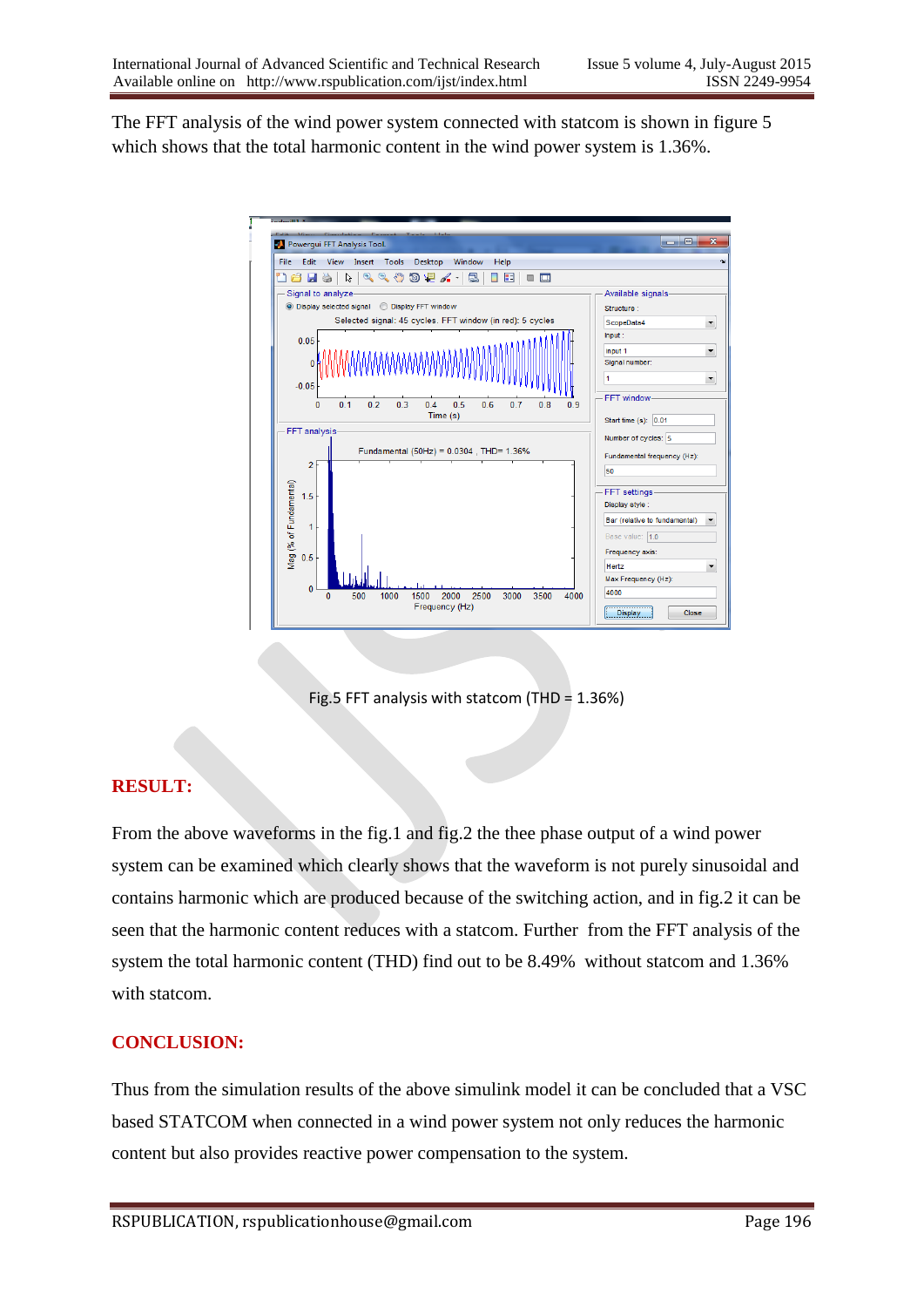## **REFRENCES:**

[1] **S. R. Rajan,** "Power quality improvement in grid connected wind energy system using statcom," International Journal of Advanced Research in Electrical, Electronics and instrumentation Engineering.,Vol. 2, Issue 3 Page No. 964 – 969, March 2013.

[2] **Yuvaraj and Dr. S. N. Deepa,** "Improving grid Power quality with facts device on integration of wind energy system," Student pulse academic journal.,Vol. 3, Issue 4, Page No. 1 – 8, April 2011.

[3] **Sharad W. Mohod and Mohan V. Aware,** "Power quality issues and its improvement in wind power generation interface to grid system," Journal of electrical and Instrumentation Engineering.,Vol. 1, No. 2, Page No. 116 – 122, Aug. 2011.

[4] **Liuchen chang,** "Wind energy conversion system,*"* IEEE Canadian Review, Page No. 12  $-16, 2002.$ 

[5] **Y. Naveen Kumar, D. Archana and Sai Kiran Kumar,** "Power quality improvement in distribution system using d-statcom in transmission lines," International journal of Engineering Research and application., Vol. 1, Issue 3, Page No. 748 - 752.

[6] **E. H. Camm, M. R. Behke, O. Bolado and M. Bollen,** "Reactive power compensation for wind power plants,"IEEE PES Wind power collector system design working group,Page No.  $1 - 7$ , 2009,

[7] **Amit Kumar Chourasia, Abhishek Mishra and Durga Sharma,** "A simulation of a statcom-control for grid connected wind energy system for power quality improvement," International journal of Engineering Research and application., Vol. 3, Issue 4, Page No. 1207 – 1214, Aug. 2013.

[8] **Manam Ravindra and Devineni Gireesh Kumar,** "Design of vsi based statcom for eliminating harmonic currents due to non linear load and to compensate the reactive power in a grid connected system,"International journal of Engineering Research and application., Vol. 2, Issue 6, Page No. 436 – 443, Dec. 2012.

[9] **B. T. Ramakrishnarao and B. Eswararao Narendra,** "A statcom-control scheme for power quality improvement of grid connected wind energy system,"International journal of